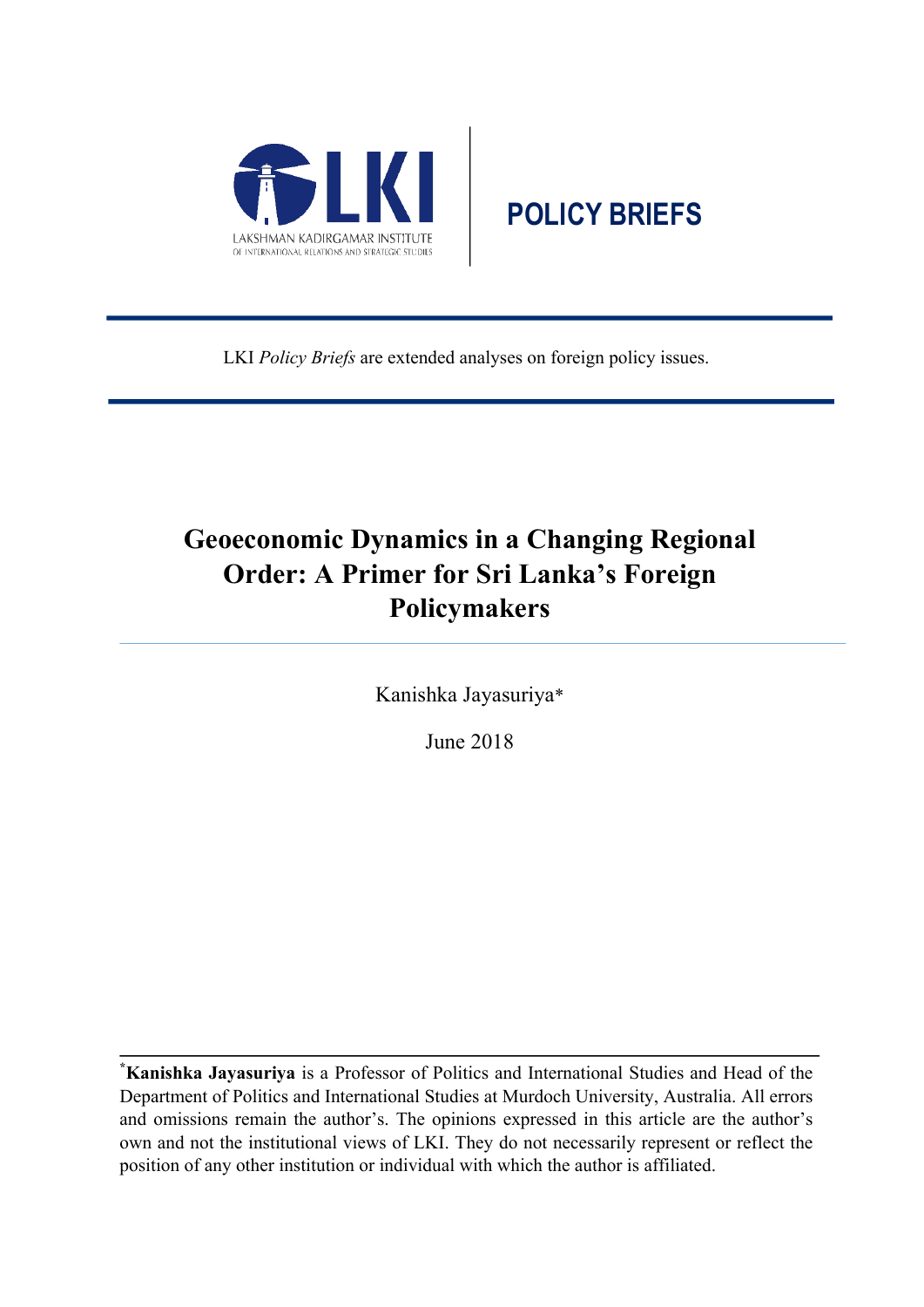Copyright © 2018

Lakshman Kadirgamar Institute of International Relations and Strategic Studies (LKI)

#### **About LKI** *Policy Briefs*

LKI Policy Briefs are extended analyses on foreign policy issues.

#### **Terms of use**

LKI is not responsible for errors or any consequences arising from the use of information contained herein. The views expressed in a LKI Policy Brief are those of the author(s). They are not the institutional views of LKI and do not necessarily reflect the position of any other institution or individual with which an author is affiliated.

Lakshman Kadirgamar Institute of International Relations and Strategic Studies

24 Horton Place, Colombo 7, Sri Lanka

Email: programmes@lki.lki. Website: www.lki.lk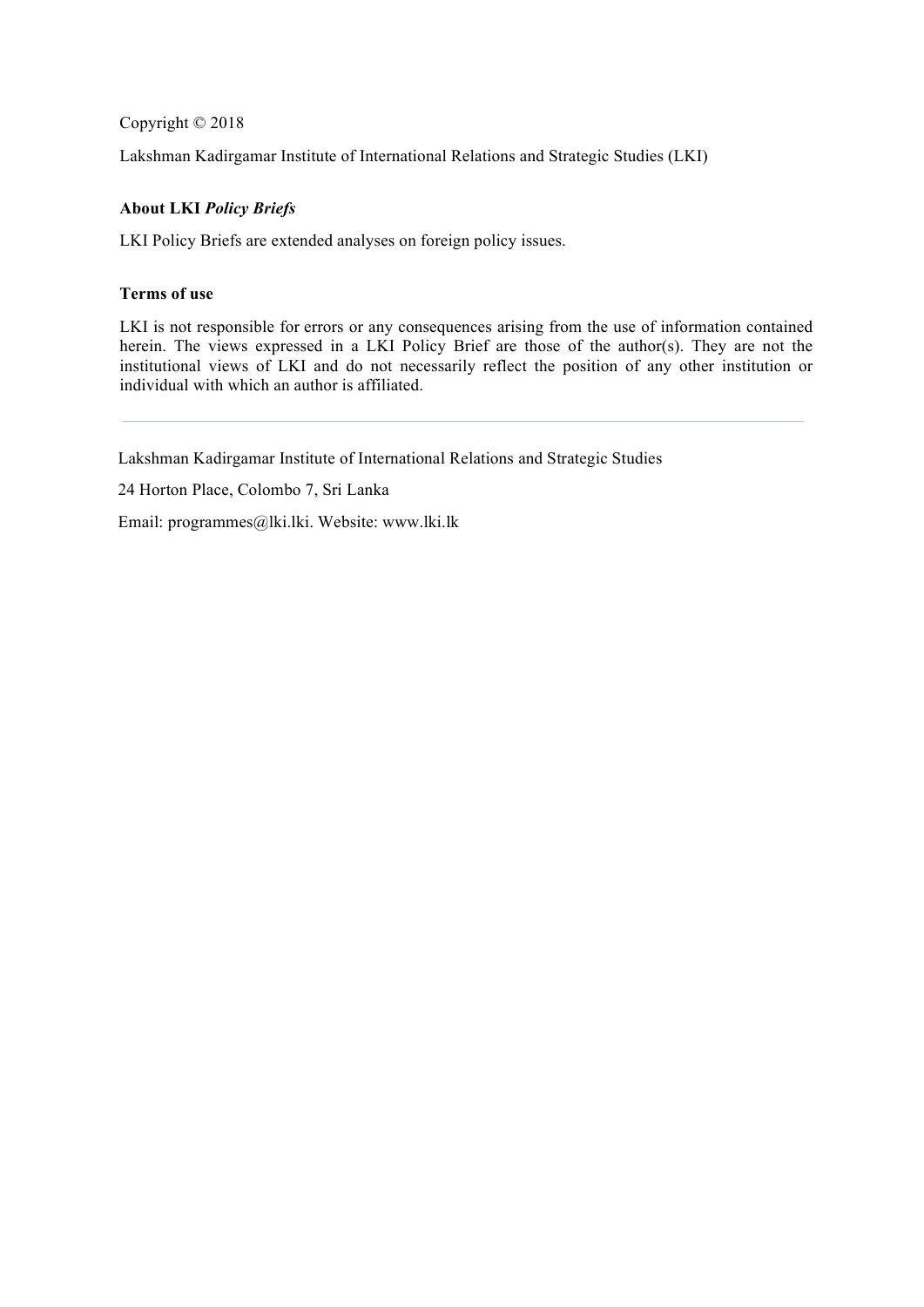## **Contents**

| 6. Conclusion: The Urgency of Geoeconomic Understanding9 |  |
|----------------------------------------------------------|--|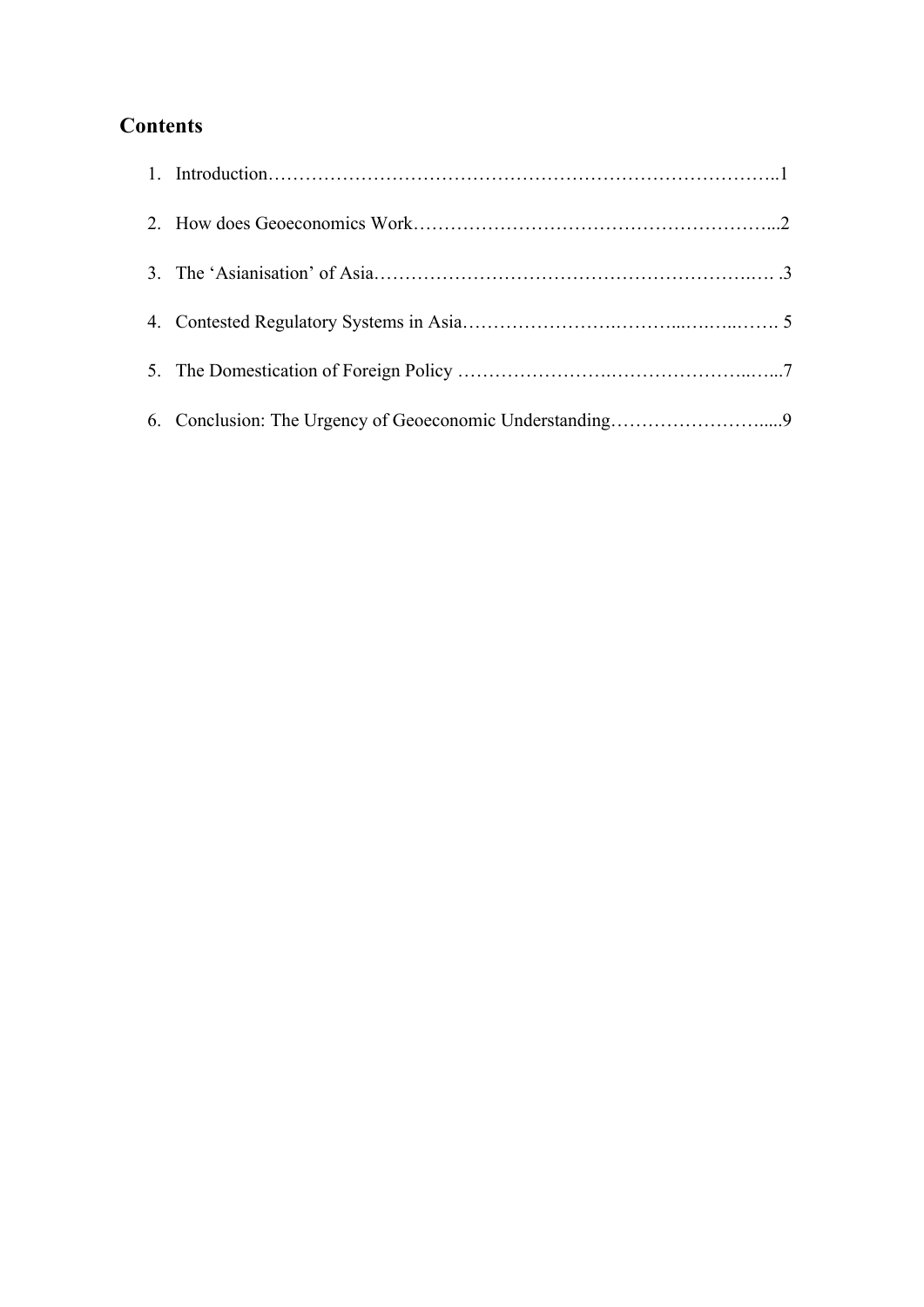Geoeconomics, i.e. the intertwining of economic and geopolitical factors, has come to affect the Asian region in three ways. Firstly, it has led to the rise of an economically interlinked pan-Asian region. Secondly, this pan-Asian economic space has become a site of competition between various 'rules regimes.' Finally, geoeconomic forces are increasingly reshaping countries' domestic institutions and policies, resulting in a 'domestication of foreign policy.'

## **I. Introduction**

It is commonplace to argue that one of the defining features of the current global order has been the emergence of geoeconomic strategies and instruments to pursue both commercial and diplomatic interests. The term 'geoeconomics' can broadly be defined as the interplay between economic and geopolitical factors<sup> $1$ </sup> – referring to either the geopolitical consequences of economic policy or phenomena, or the economic consequences of geopolitical trends and national power.

There is ample evidence that global conflict and changes entangle both, economic and geopolitical factors. Take, for example, the South China Sea (SCS) dispute, which is often considered to be a prime example of geopolitical conflict. Much of this dispute is driven by economic factors, namely, the struggle for the SCS' energy and fishing resources. Another example, is the Australian Aid programme that has been reorganised to pursue more clearly the commercial rather than political objectives of the Australian government; a development that can be described as a geoeconomic shift in Australia's foreign aid. <sup>2</sup> In Sri Lanka, the long lease of land and associated sale of equity in the Hambantota port to Chinese interests, along with the wider domestic and international political and strategic ramifications of this sale, demonstrate how geoeconomic strategies affect the regional political and strategic order.

This *Policy Brief* analyses the nature of this geoeconomic order that is reshaping the regional order, and considers its implications for the conduct and management of Sri Lankan foreign policy. As such, this is a heuristic paper that is intended for policymakers.

This brief explains basic aspects of and challenges to geoeconomic theory, before making three key arguments about the emerging geoeconomic forces that are shaping the region. First, there is a process of 'Asianisation' that is creating a coherent and contested economic and strategic space across the Indian and the Pacific Oceans. Second, there are multiple organisational frameworks that govern these coherent strategic spaces, which involve several competing 'rules regimes' that are now evident across the region. Finally, geoeconomic strategies and associated conflicts are being funnelled through national political systems in way that is reshaping the state apparatus. This is a process that can be described as the domestication of foreign policy. Foreign policy makers, therefore, need to adapt to a complex web of policy and politics that cuts across traditional national and international divides that has defined traditional diplomacy.

## **II. How does Geoeconomics Work?**

The logic of geoeconomics was spelt out by Edward Luttwak,<sup>3</sup> who popularised the term 'geoeconomics' in the early 1990s as a way of describing the changed commercial and security dynamics of the post-cold war period. At the time, the term did not have much of a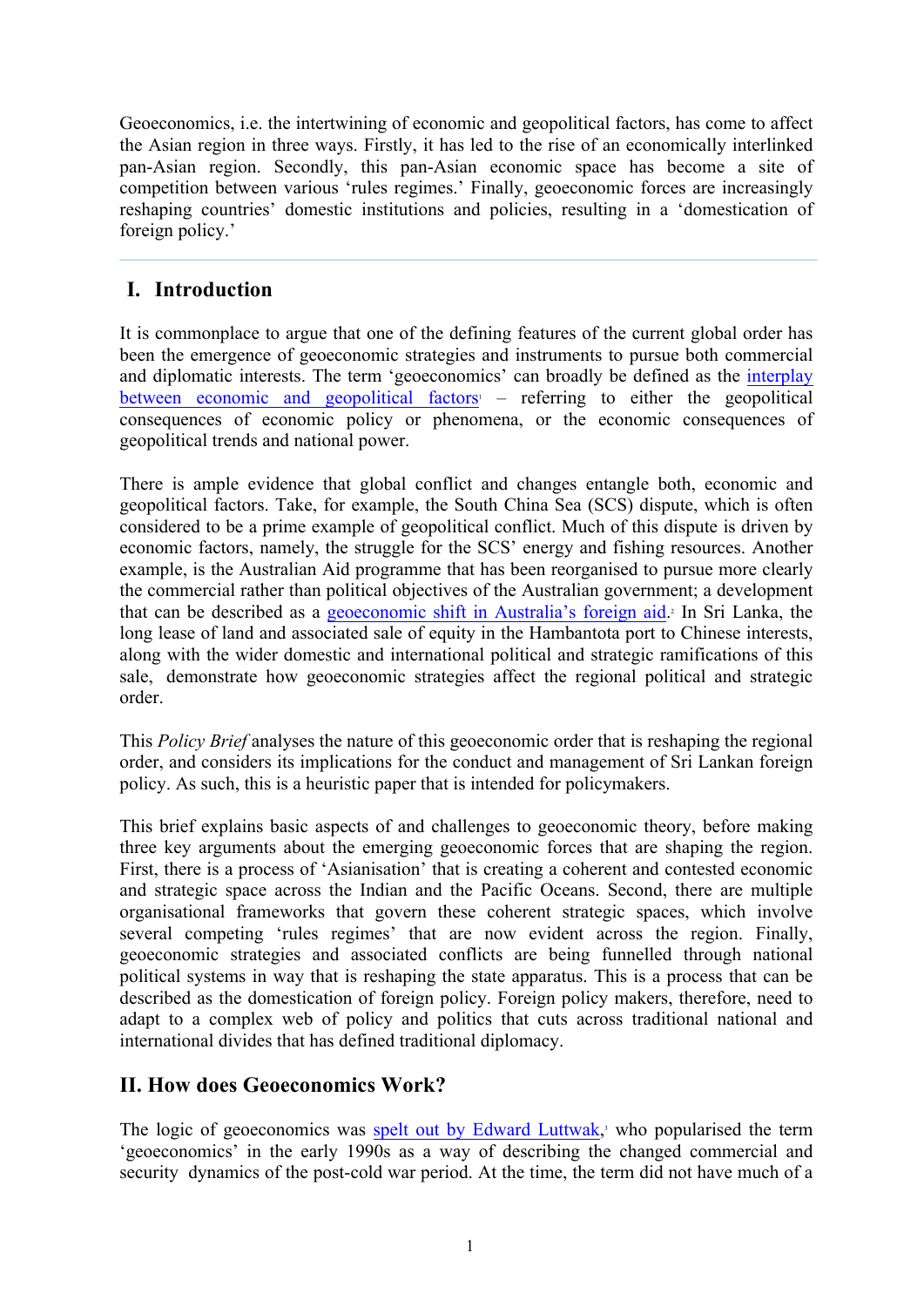scholarly impact, but it came to take on greater significance in the early part of the  $21<sup>*</sup>$ century with the economic rise of China. Luttwak's key point was that the waning of the Cold War reduced the importance of military power and correspondingly, it increased the importance of commercial tools and power.

Despite this valuable insight, Luttwak's explanation remains somewhat unsatisfactory for three key reasons.

- 1. Firstly, Luttwak's analysis separates economic forces from geopolitical forces, obscuring the way in which the two remain deeply intertwined. Luttwak and other neoconservatives such as Fukuyama, displayed a post-cold war optimism that left behind the cold calculation of military conflict for the less threatening conflicts of commercial interdependence. Yet, their perspective missed the fact that it is the entanglement of the economic with the geopolitical that is the most defining feature of the post-cold war era. One only has to see how the Belt and Road initiative (BRI) sponsored by the Chinese government is an economic as well as a security initiative. This is a point that is evident for many Sri Lankans.
- 2. Second, Luttwak's perspective too quickly dismisses the continuing relevance of territoriality in new geoeconomic spaces, such as the space of 'Eurasia' associated with the BRI, and the 'Indo-Pacific' now advocated by the US and its allies. These spaces are not simply a matter of moving commodities, data or labour but have a distinctive cartography. The BRI is explicitly cartographic with its sea and land routes, and it has – in keeping with its infrastructure – a discursive and material focus on creating land and related infrastructure. A Sri Lankan example would be the 'Port City' (renamed by the current government as the Colombo International Financial City), with its reclaimed land and infrastructure being built near the Colombo harbour.

In a similar way, the US – particularly through its military command<sup>4</sup> plan – has created territorial rights of way for its military and commerce, especially in what it now defines as the Indo-Pacific region. The US Central Command, for instance, aims to strategically control territory in the Middle East for both commercial and military purposes. The US Pacific Command champions freedom of navigation, underlining the centrality of territorial control for US commerce and security. Such assertions of freedom of navigation – under the broader rubric of 'free and open Indo-Pacific have taken on greater salience with the rise of China and its strategic challenge for the role of the United States in the Indo-Pacific. The foregoing examples demonstrate the continuing relevance of territorialisation – albeit in very different ways – in which economic and security concerns remain intertwined.

3. Third, in Luttwak's geoeconomic argument, domestic politics and state institutions are not sufficiently explained or understood. He overlooks a constant in geoeconomic strategies, which is the domestic political conflict that has resulted from geoeconomic strategies and projects. For example, Chinese investment has led to intensified domestic political concerns and conflicts in states like Sri Lanka and Myanmar. Geoeconomics is as much about the domestication of external conflict and emergence of commercial and political intermediaries linked to these investments and associated rule systems as it is about the pursuit of foreign economic strategies.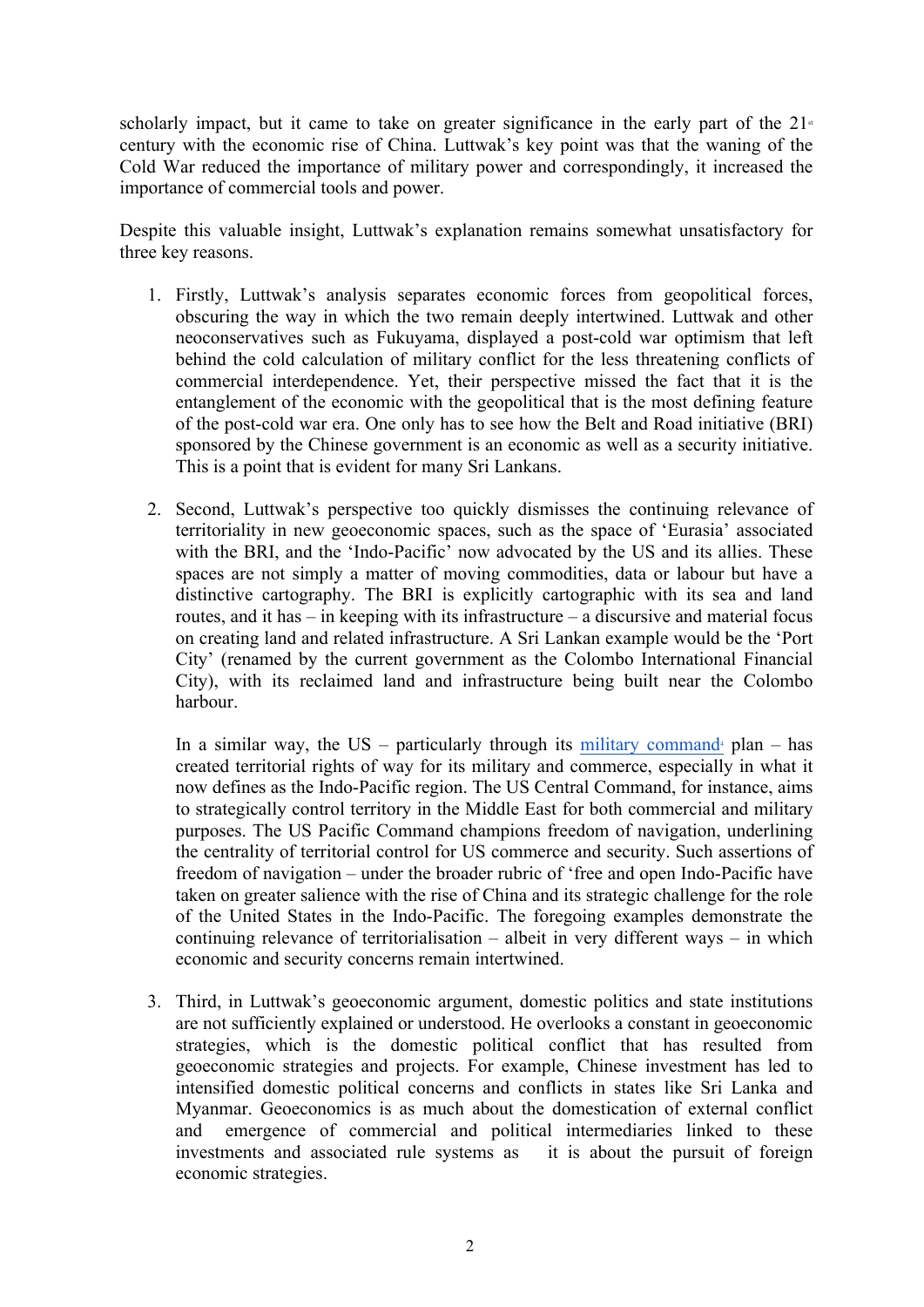Simultaneously, alongside these economic strategies, there have been significant changes in the nature of the state institutions and policies that have been pursued. The integration of trade policy into the Australian and Canadian foreign ministries and of economic diplomacy into the lexicon of Sri Lanka's foreign ministry,<sup>5</sup> for instance, highlights the increasing geoeconomic mission of foreign ministries. At the same time, geoeconomic strategies have become the focus of a whole host of other ministries and government agencies. India initiated its 'Act East' initiative which, even if a largely rhetorical strategy, enjoins national and subnational actors to actively participate in a geoeconomic approach. The prevailing geoeconomic trend and climate have the evident potential to unsettle domestic or national political and social structures, and to transform state institutions and processes.

The next section of this brief charts the way in which such geoeconomic strategies have reshaped the Asian region. It explores the impact of geoeconomic forces in three key respects: first, in the emergence of an economically interlinked pan-Asian region; second, in the contest between multiple and competing regulatory regimes; and third, in a domestication of foreign policy. In each of these respects, I note the implications of these dimensions for Sri Lankan foreign policy.

## **III. The 'Asianisation of Asia'**

Throughout the twentieth century as well as in this twenty-first century, there have been a number of attempts to imaginatively and materially construct a pan-Asian economic, political, and cultural sphere. In the early part of the twentieth century, Rabindranath Tagore dreamt of a pan-Asian community linked through a common pan-Asian spiritual heritage. The wartime Japanese project conceived an imperialist vision of a pan-Asian continent,<sup>6</sup> indeed similar in territorial shape to what is currently being conceived of as the Indo-Pacific. In recent decades, former Malaysian Prime Minister Mahathir Mohamad advocated the East Asian community as a pan-Asian region.<sup>7</sup> These regional political projects were all shipwrecked on shores of geopolitics.

However, the rise of China – or more precisely the capitalist transformation of China – is binding the region in a way that was previously inconceivable. In both demographic and economic changes, the broader Asian region, from West Asia through South Asia and into East Asia, is being bound together. This is most evident in the increasing rise of intraregional trade. Intra-regional trade in East Asia has risen significantly over the last decade, with this subregion being much more integrated than other subregions - especially when compared to South Asia. A report published by the **ADB** in 2016,<sup>8</sup> however, also points to the growing share of inter-regional trade across the South Asian subregion.

This growth in intra-regional trade should be seen in the context of China's export of capital to the region. This export of capital is driven by China's investment regime, which relies heavily on investment for economic growth. This has resulted in the export of excess capacity through various mechanisms such as the BRI. A look at the cartography of the BRI makes the pan-regional nature of this investment starkly evident. It is clear that this investment is being spread across the Asian region, helping to bind the various subregions. In short, the capitalist transformation of China is now creating a more integrated region.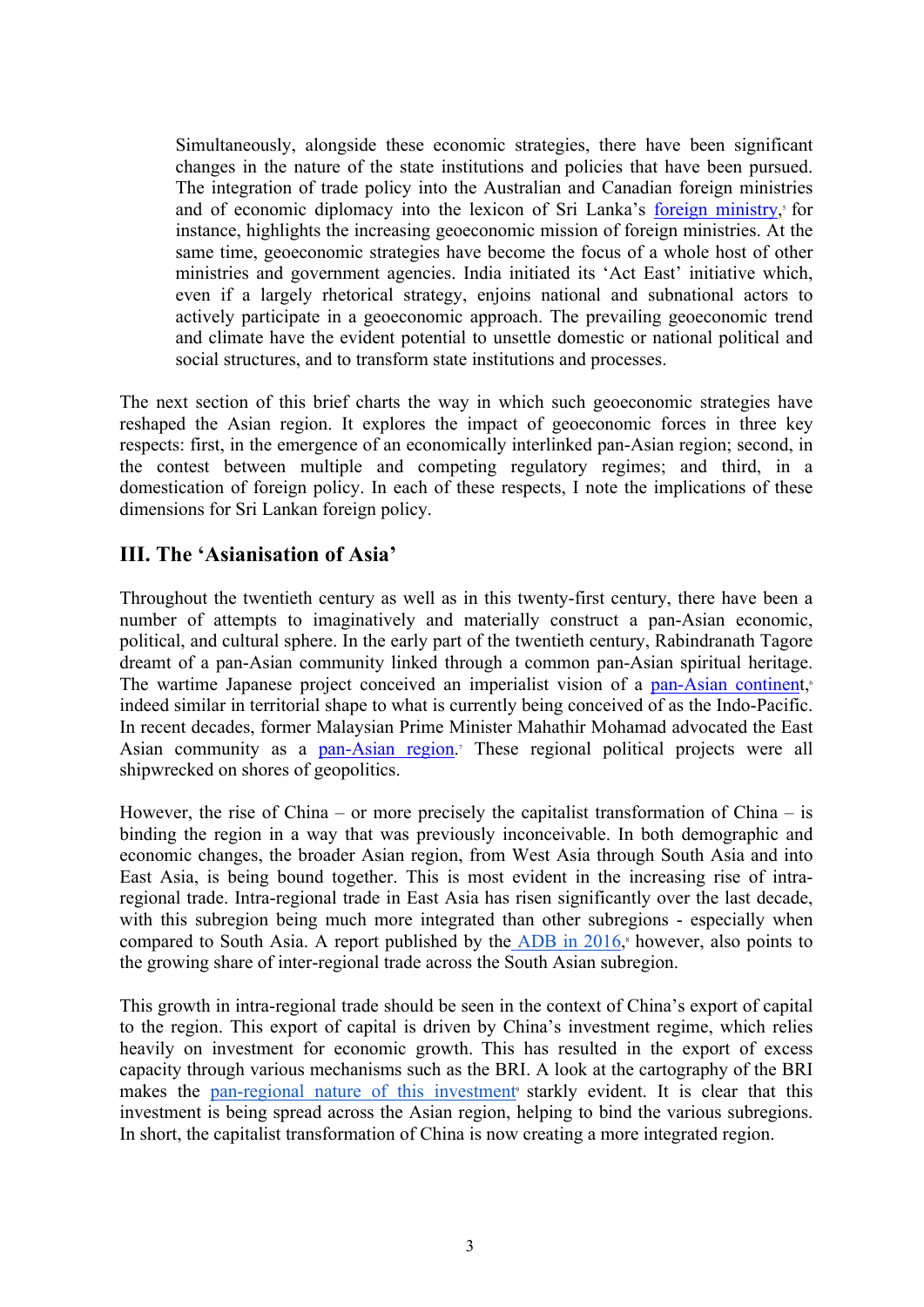The upshot of these sweeping changes is that the post-cold war order, driven by transnational economic forces that are increasingly centred endogenously in Asia, have reversed the colonial and cold war segmentation of Asia. This order has accelerated inter-Asian connections and brought with it new social forces, such as business capital; linked (albeit not exclusively) to China-focused economic circuits. In a recent stimulating paper, Nick Bisley has argued that this enhanced connectivity is producing an integrated Asia with a strategic coherence. He notes that:<sup>10</sup>

*"Integrated Asia's strategic environment will be shaped by the interplay of a small number of very large powers, and a larger number of lesser powers. Due to the constraints of scale as well as their economic interdependence, none of Asia's powers will be able to become hegemonic, nor will they produce some new version of US primacy."*

The implications of these developments for Sri Lankan foreign policy are far reaching. Two key implications can be described as follows:

- Sri Lanka needs to pursue its political and economic diplomacy from a more integrated and strategic 'whole of Asia' perspective which Bisley is suggesting is now at the core of diplomatic and strategic initiatives. This would mean placing less emphasis on subregional issues and more focus on building coalitions and niches across an integrated Asia. One practical policy that may ensue from such an approach is for Sri Lanka to work incrementally towards joining pan-Asian multilateral free trade agreements like the Regional Comprehensive Economic Partnership (RCEP).
- An integrated Asia also calls for a 'turning east' in Sri Lanka's foreign and economic policy towards countries such as Vietnam, Indonesia and South Korea, with whom Sri Lanka needs a more concentrated diplomacy. To reorient its foreign policy in this direction, Sri Lanka should expand its expertise and connections – both economic and cultural – in East Asia. There is already evidence of such a geoeconomic policy shift, as indicated by Sri Lanka's recently signed Free Trade Agreement (FTA) with Singapore and its potential FTAs with Malaysia, Indonesia and other Asian countries.<sup>11</sup>

## **IV. Contested Regulatory Systems in Asia**

Alongside this increasingly integrated economic and strategic system in Asia, there is growing contestation over the different rules and rule systems that may apply to competing transnational projects in Asia.

There are three key developments or elements of these regulatory systems to bear in mind.

- First, there is a fracturing of the US-centred multilateral trade systems, including the World Trade Organization (WTO), and regional groupings such as Asia Pacific Economic Cooperation (APEC), which are now weakened or unable to advance trade initiatives
- Second, the Cold War-based subregional strategic systems in the Pacific are also in decline. They have been replaced by more competitive pan-Asian or Indo-Pacific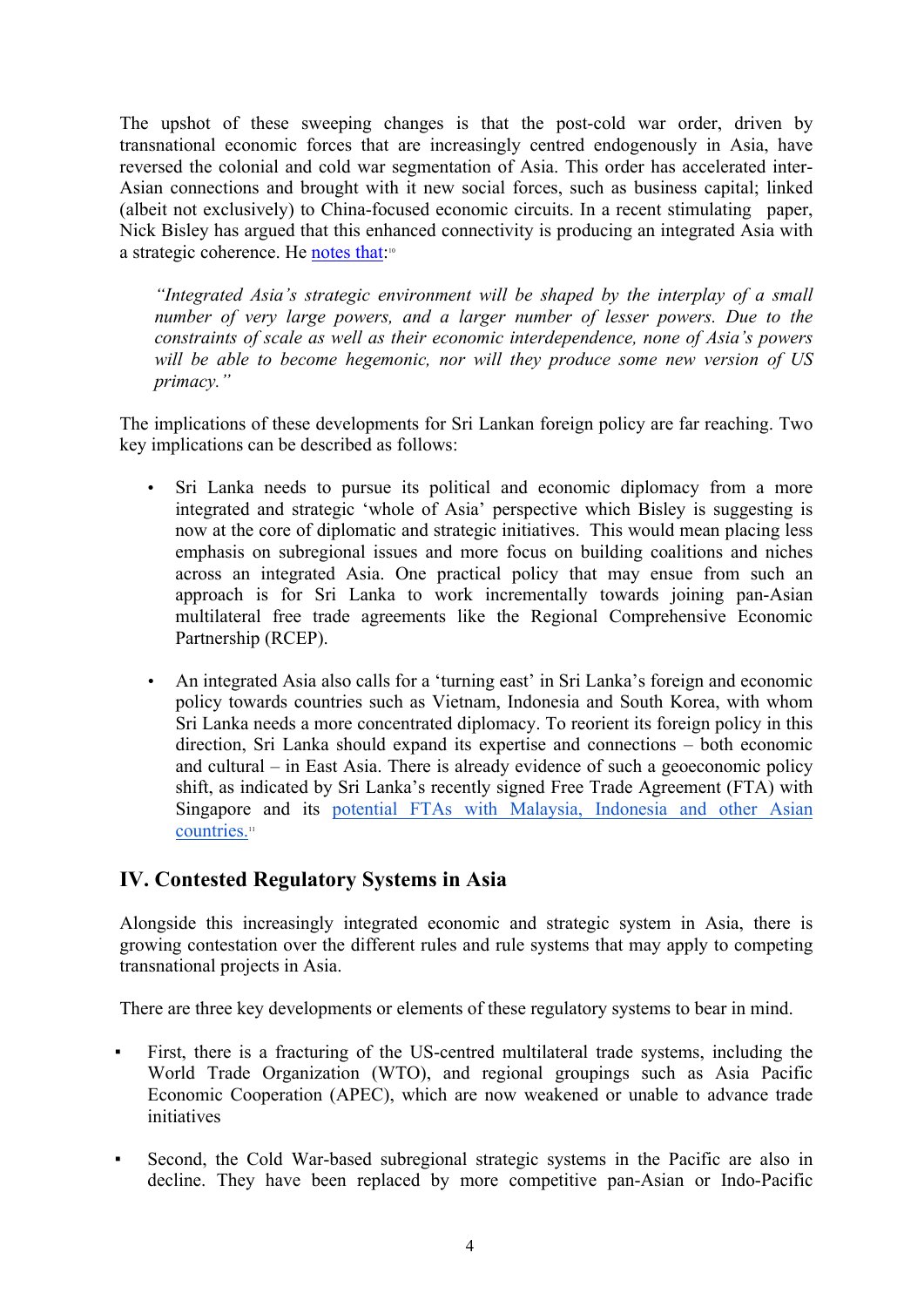systems of regulatory control, such as the Trans-Pacific Partnership (TPP) and competitive Chinese-centred regulatory systems like RCEP and the Asian Infrastructure Investment Bank (AIIB). It is these competing regulatory systems and geographies that increasingly characterise the Indo-Pacific.

▪ Third, there is an economic and security nexus that lies at the heart of these competing regulatory systems and geographies. For example, the recently resurrected TPP is both a trade and regulatory agreement as well as bringing into its fold US allies and strategic partners. Indeed, strategic partnerships have become increasingly important for the US and these partnerships are commercial as well as strategic. In the similar way, the Pakistan and China economic corridor is both a commercial, financial and strategic complex that ties economic and security within novel forms of territorialisation It is this security and economic nexus that drives the competition between what we term systems of regulatory geographies.

#### Implications of the TPP

The TPP provides an insight into this emerging and contested regulatory framework in the Indo-Pacific. Since the election of Donald Trump, the TPP has proceeded without the US, but there are signs of renewed US interest.<sup>12</sup> I would suggest that the geoeconomic strategy of the TPP is not about containment, but about the 'regulatory disciplining' of China and the broader regional economy. The TPP seeks to bring its own particular version of regulatory order and coherence to the increasingly interlinked regional economy.

If we adopt this perspective, we see that the TPP is constructing and shaping regional regulatory regimes that overlap and reach into domestic institutions, including those that nationally govern law and trade. While China is perhaps, the most important facet of this emerging regulatory geography, we should not overlook the broader regional implications of the TPP.

For example, in the area of public health, the TPP may lead to changes in intellectual property laws and regulation, which will shape the cost of drugs and the availability of generics – all of which are crucial to public health in the region, even in non-TPP countries. In essence, the TPP has to be seen in terms of a broader regulatory contest that is taking place across the Indo-Pacific region, on varied issues. These regulatory contests are also at play in the evolving discussion over the Transatlantic Partnership, which is similarly driven by geo-regulatory concerns.

#### Implications of RCEP

The Chinese-led RCEP was first announced in Bali in 2011 at the ASEAN Leadership Summit,<sup>13</sup> as a multilateral trade initiative that seeks to give regional coherence to trade agreements across the region. Although promoted by China, RCEP recognises the central role played by the Association of Southeast Asian Nations (ASEAN) in Asia, and accordingly, ASEAN has been pivotal in shaping the nature and form of this trade agreement.

A key dimension of RCEP has been its focus on coordinating trade facilitation regimes across Asian jurisdictions. This focus can foster greater regional coherence in industrialisation, and especially of the supply chains that are linked to the Chinese economy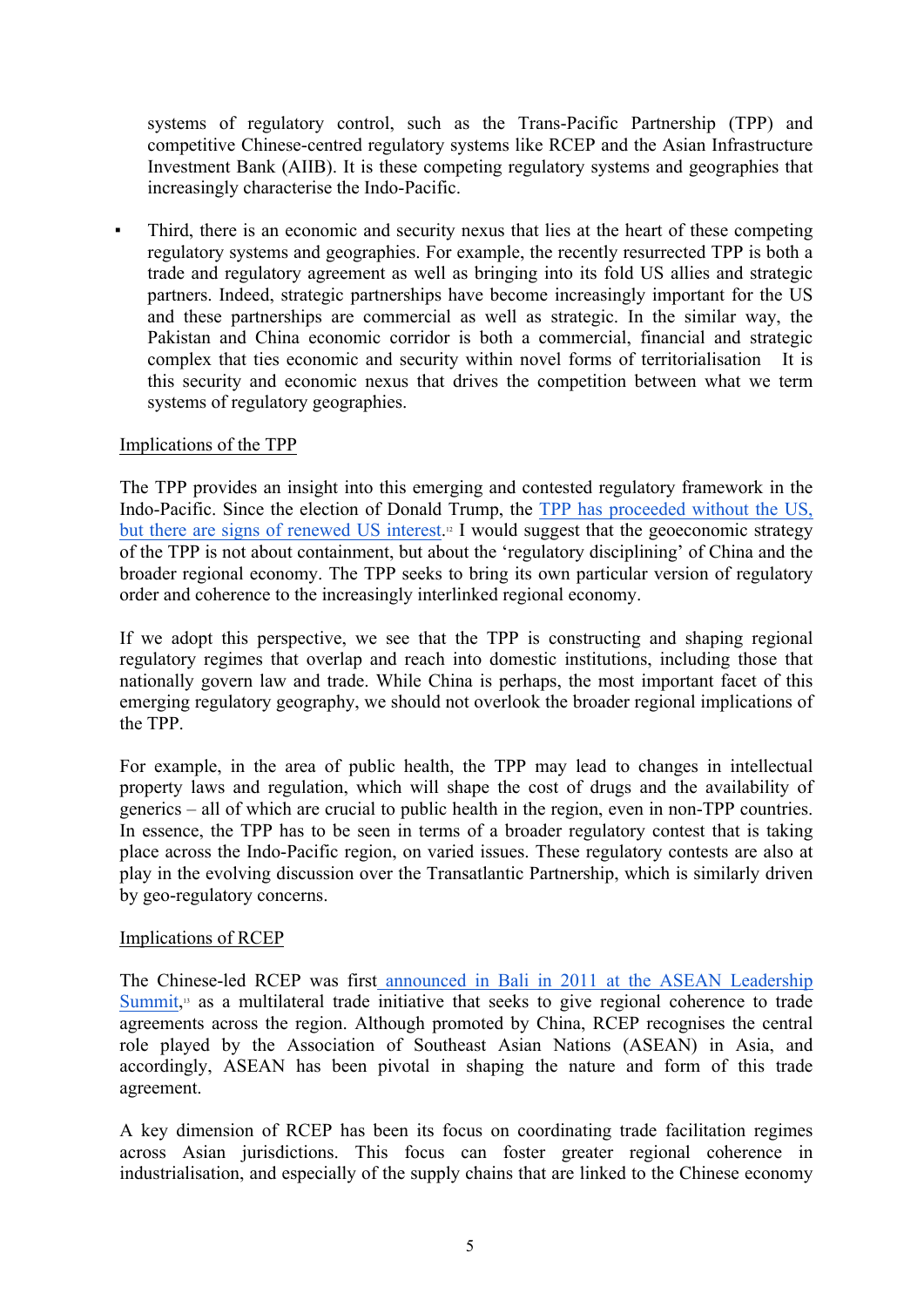which form a key feature of the 'Asianisation of Asia.' Hence, RCEP's rules of trade facilitation and its other measures of liberalising trade, amount to a distinctive framework of regulatory control and governance;14 through which Chinese state projects can (i) mediate contradictions that stem from uneven national systems, and (ii) further China's capitalist transformation.

#### Net Implications for Sri Lanka

The emerging contested regulatory systems in Asia have a number of implications for Sri Lankan foreign policy, including the following.

- Sri Lanka should give a high priority to understand and possibly, join these regionwide regulatory initiatives, in comparison with subregional proposals. This does not mean abandoning subregional proposals – like the proposed FTA of the Bay of Bengal Initiative for Multi-Sectoral Technical and Economic Cooperation (BIMSTEC) – but rather, consider and pursue such subregional proposals in the broader context of competing systems of regulatory geographies.
- As a related matter, the emergence of such regulatory geographies will require significant national investment in technical and policy expertise that can feed into foreign policy.
- All trade and security proposals need to be seen in the context of the nexus between economics and security that is driving these transnational state projects such as RCEP, BRI, and TPP.
- Finally, competitive regulatory systems may allow some countries greater flexibility and potential bargaining power that could be used in a nimbler foreign policy. The competition allows a greater 'voice' for smaller states in the construction of such regimes. Such flexibility, however, will require coalition-building on issues with like-minded states and other actors, and which should be a significant dimension of policy planning.

### **V. The Domestication of Foreign Policy**

The rise of competing systems of regulatory geographies – like BRI, TPP and  $RCEP - is$ underpinned by a broad range of domestic economic and social forces. These political and commercial intermediaries are crucial to the domestic coalition that underpin these competing regulatory geographies. Consequently, these competing regulatory geographies are breaking down the boundary between the internal and external, in a way that is challenging traditional ways of making foreign policy. For example, in Australia, there has been a perception that local political leaders have become increasingly involved on the boards of key Chinese companies.<sup>15</sup> The emergence of such intermediaries linked to the state and political apparatus creates the possibility that competing rules systems points to fractures and contestation within the state.

The distinctive nature of China's transnational capital – especially, in its state enterprises – makes the involvement of other countries' political actors crucial to the success of these enterprises, especially as the enterprises often depend on national regulatory approvals and carry security implications. China's long lease of the port of Darwin in Australia,<sup>16</sup> which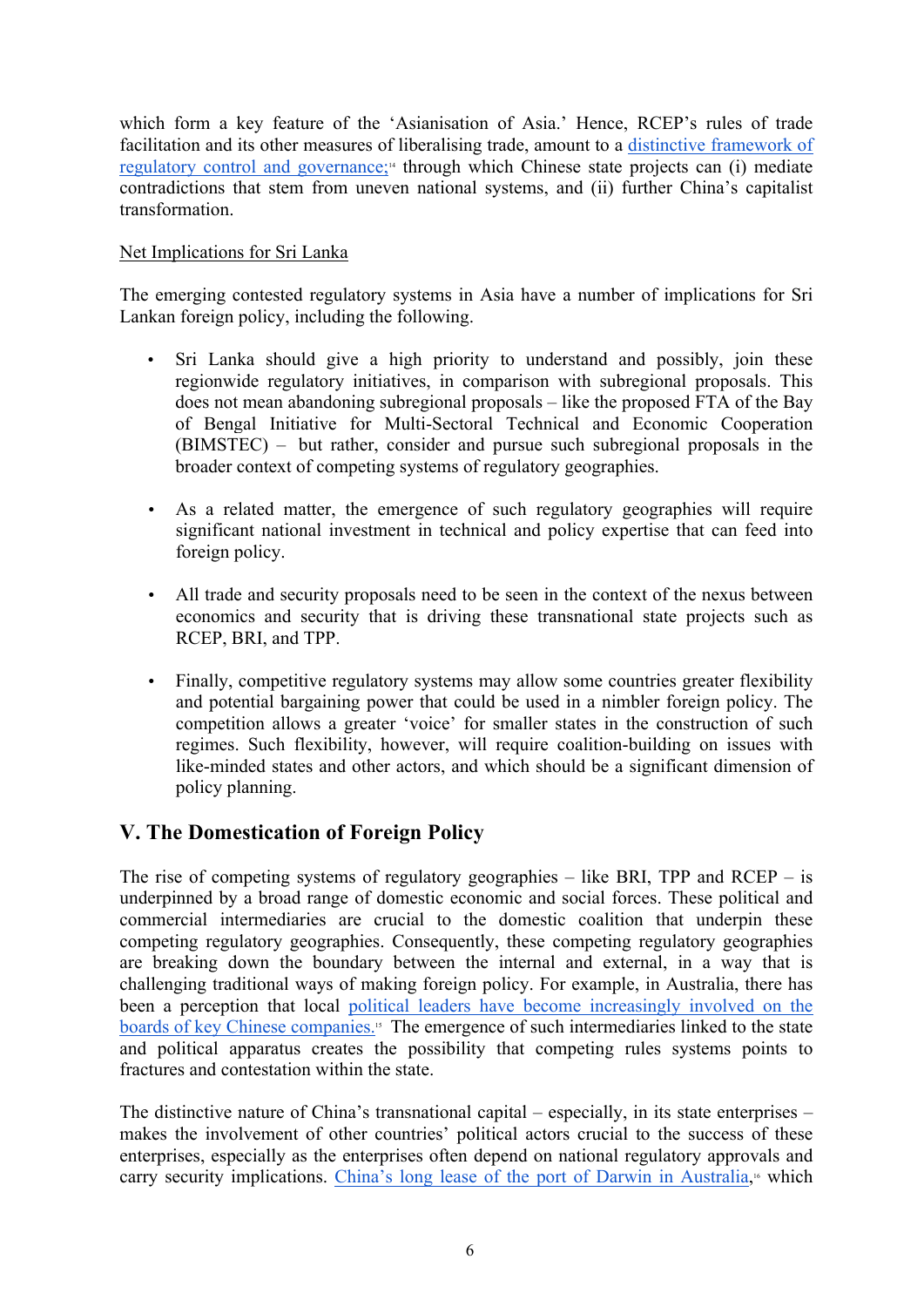had domestic political repercussions in Australia, is a prime example of this scenario. The nub of the issue is that the increasing geoeconomic veneer of these competing rules systems will puncture the walls between domestic and foreign policymaking, in a process that can be described as the 'domestication of foreign policy.'

The domestic impact of these new regulatory and geoeconomic pressures has three main aspects, as explained below.

- 1. First, the expansion of transnational capital from China and elsewhere creates a set of domestic business and political interests that are linked to this export of capital creates supportive coalitions for competing regulatory systems. In other words, not only is foreign policy increasingly shaped by domestic politics, but domestic politics is also shaped by complex geoeconomic forces. Understanding the nature of such domestic-foreign linkages is pivotal for understanding the complex terrain on which foreign policymakers currently operate.
- 2. Second, economic and security linkages will shape and possibly fuel domestic political conflicts. In Myanmar, for example, the construction of dams by Chinese interests has exacerbated domestic conflicts because these large hydropower dams have been associated with serious violations of human rights, including forced relocation and the increasing militarisation of areas surrounding the dams. These projects have, therefore, given rise to political resistance by local inhabitants, which in turn led to increased repression by military authorities. Such politics and associated conflicts bring into play a wide range of actors – both domestic and foreign – whom policymakers need to understand.
- 3. Finally, this domestication of foreign policy takes place both within and across state and political institutions. The complexity of domestic conflicts and the range of actors involved means that geoeconomic initiatives often entangle very different parts of the state apparatus. These include defence ministries and core economic agencies such as ministries of finance and central banks, all of whom play an important role in the negotiation of the regulatory systems described above.

The increasing involvement of these state agencies, as well as the resistance and conflict around various projects – at the regional or the local level – may lead to fragmentation and even political paralysis. Similarly, subnational actors could come to play a crucial role in these projects. For example, the provincial government of Yunnan has played a significant role in managing and advocating projects across the Mekong region. The thrust of the argument here is that geoeconomic strategies involve shifts of power and authority within the apparatus of the nation-state, which has substantive implications for the conduct and management of foreign policy.

#### Implications for policymakers

The domestication of foreign policy has the following implications for policymakers.

• Policymakers need to understand that formulating and implementing foreign policy involves a greater range and diversity of actors than previously. This means that policymakers need to understand the political economy of support and resistance for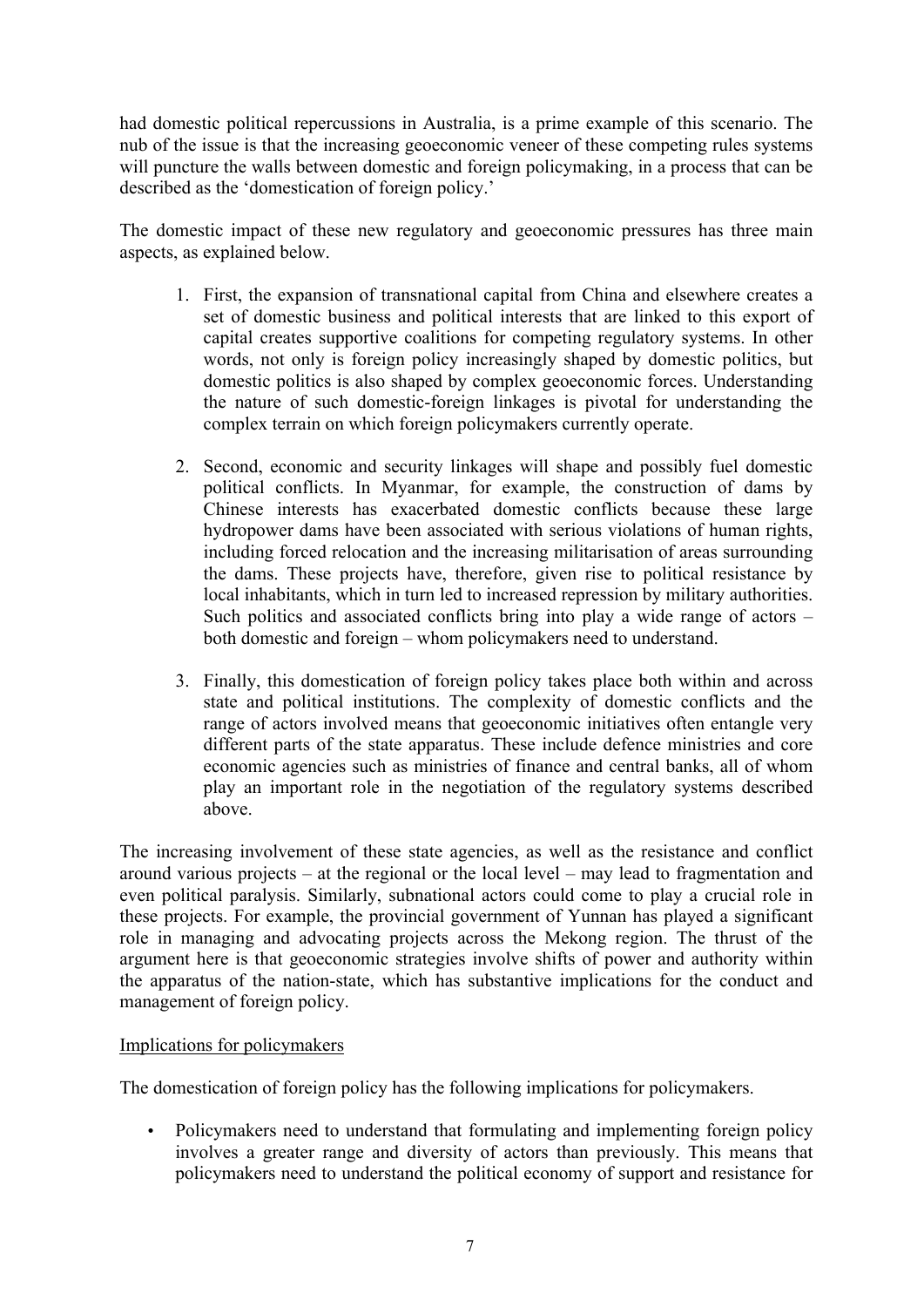various projects that the government might adopt or reject. This form of applied political economy analysis is being increasingly used in the area of aid and development, and such analysis should be extended to the field of foreign policy. An effective and politically sustainable foreign policy will require greater capacity and expertise to undertake such an applied political economy.

• Policymakers also need to consider developing more cohesive and strategic units to bring together various agencies and actors within the state. In a recent paper published in Australia, Michael Wesley has argued<sup>17</sup> that Australia needs to consider "the structures for integrating our international economic and strategic decisions." He suggests that a central executive agency be situated in the Prime Minister's Office to undertake such strategic tasks. The same can be said for Sri Lanka, even if the location of such an agency will be a politically and bureaucratically sensitive issue.

In the context of the new reality of a multipolar global economy, Sri Lanka can be seen as updating – rather than abandoning – its traditional stance of non-alignment. Sri Lanka played a historically important role in the non-aligned movement that emerged during the Cold War. The question Sri Lanka faces today is how it should practise that non-alignment in a world where the established Western powers are in a state of flux and where the new and rising powers are much closer to home, as seen by China becoming the world's largest economy in terms of 'purchasing power parity (PPP)'<sup>18</sup> and India being predicted to overtake the US as the world's second-largest economy in PPP terms by 2050<sup>19</sup>.

Sri Lanka's move to a new non-alignment is manifesting itself in several ways, two of which will be mentioned here. The first is that Sri Lanka appears to be distinguishing more between the principle of non-alignment and the political grouping of the Non-Aligned Movement (NAM), with a stronger focus on the principle. This is because the principle of non-alignment remains helpful in maintaining and strengthening Sri Lanka's good relations with a range of new and emerging powers closer to home, including members of NAM like India and Indonesia.

Given that the new global powers are closer to home, the second way in which Sri Lanka is beginning to adapt non-alignment is by actively engaging with the regional powers – as compared to its relatively passive relations with the great powers during the Cold War and immediate post-Cold War era. That active engagement is apparent in some of the economic aspects mentioned earlier, such as prioritising bilateral trade agreements with India and China, and seeking a diversity of partners to develop Sri Lanka's infrastructure.

This active engagement with regional powers is also apparent in other ways. It has been observed that between 2009 and 2017, almost  $400$  military vessels<sup>20</sup> visited the Colombo port, the top three countries making port visits being India, Japan and China (in that order). It is further apparent in the vigour with which Sri Lanka is engaging with multiple regional frameworks, including with IORA, the Belt & Road Initiative (BRI), and the Bay of Bengal Initiative for Multi-Sectoral Technical and Economic Cooperation (BIMSTEC). This factor leads to a discussion of the fourth emerging contour of Sri Lanka's role in the region and beyond.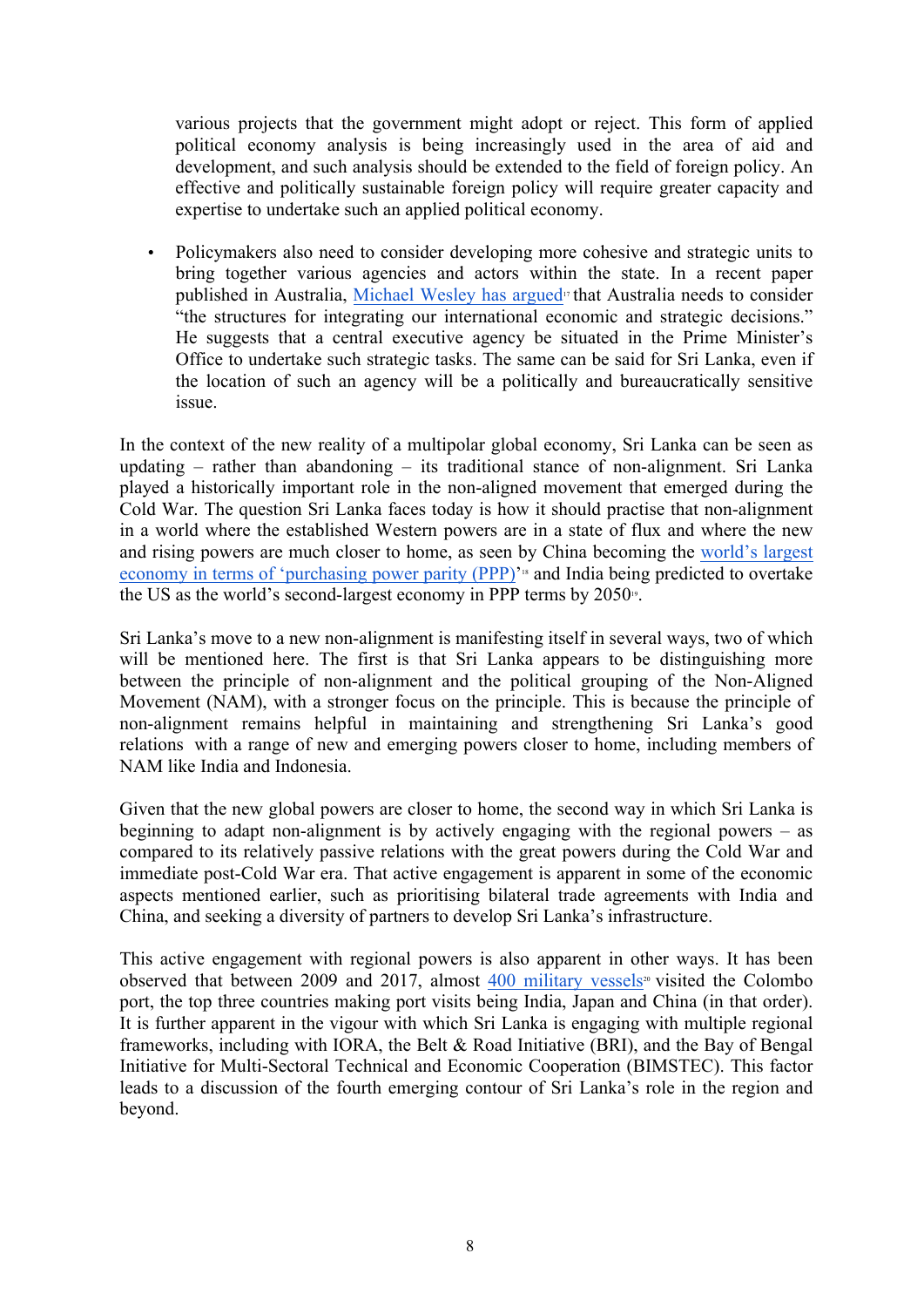## **VI. Conclusion: The Urgency of Geoeconomic Understanding**

There is no doubt that we are living in a time of political and social transformation in the global polity and political economy. It is far from certain, however, what form the new regional order might take. What is clear is that the tectonic plates of the regional order are moving, and that this movement will transform the terrain on which foreign policy is made. It is crucial that policymakers understand the nature of this shifting terrain, and their location within it, to produce coherent and sustainable policies. Effective and sustainable foreign policymaking in Sri Lanka will require an understanding and analysis of the geoeconomic forces that are buffeting the island state. The state's response to these powerful geoeconomic forces will shape the future of the Sri Lankan polity.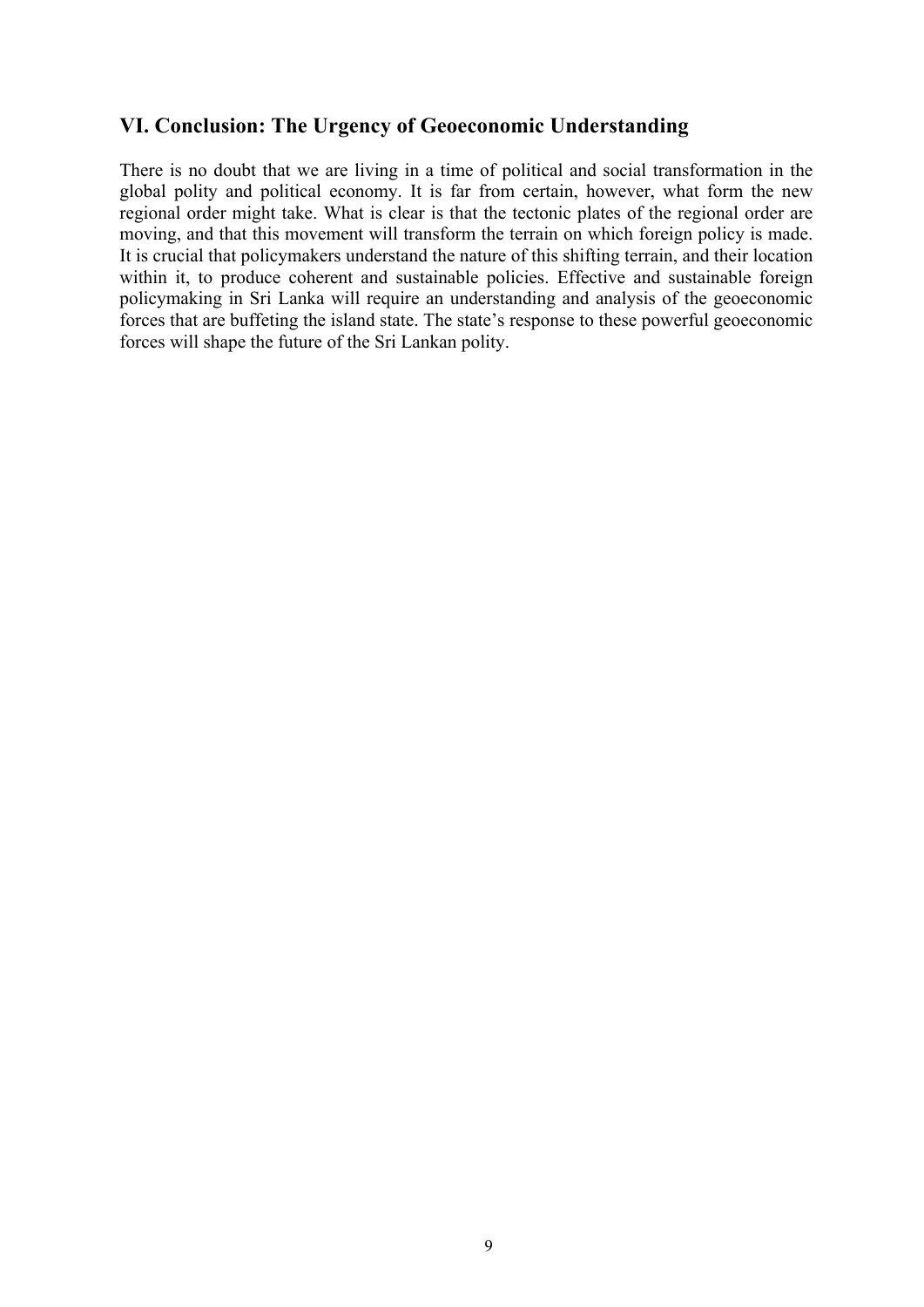### **Notes**

<sup>1</sup> Baru, S. (2012). *Geo-economics and Strategy.* [online] Available

at: https://www.iiss.org/en/publications/survival/sections/2012-23ab/survival--global-politics-andstrategy-june-july-2012-0c11/54-3-04-baru-57fd.

<sup>2</sup> Beeson, Mark and Shahar Hameiri. (2017). *Shifting Trajectories for Australian Aid*. Navigating the New International Disorder: Australia in World Affairs. [online] Available at:

https://global.oup.com/academic/product/navigating-the-new-international-disorder-9780195596243?cc=lk&lang=en&.

<sup>3</sup> Luttwak. E. (1990). *From Geopolitics to Geo-Economics: Logic of Conflict, Grammar of* 

*Commerce.* The National Interest. [online] Available at:

https://global.oup.com/academic/product/navigating-the-new-international-disorder-

9780195596243?cc=lk&lang=en&.

4 U.S.Department of Defense. *Unified Command Plan.* [online] Available at

https://www.defense.gov/About/Military-Departments/Unified-Combatant-Commands/

<sup>5</sup> Daily FT. (2015). *Dr. Harsha De Silva on new foreign policy initiatives or 'economic diplomacy.'*  [online] Available at: http://www.ft.lk/article/503847/Dr--Harsha-De-Silva-on-new-foreign-policyinitiatives-or--economic-diplomacy-.

<sup>6</sup> Chanda, N. (2017). *One Asia in History: Recasting and Forecasting.* The Future of East Asia. [online] Available at:

https://www.springer.com/cda/content/document/cda\_downloaddocument/9789811049767 c2.pdf?SGWID=0-0-45-1627828-p180872757.

<sup>7</sup> Shanmuganathan, S. (2007). *An East Asian Community? - Regional and Global Dynamics*. [online] Available at:

https://www.apu.ac.jp/rcaps/uploads/fckeditor/publications/workingPapers/RCAPS\_WP07-2.pdf. <sup>8</sup> ADB. (2016). *Asian Development Outlook 2016: Asia's Potential Growth.* [online] Available at: https://www.adb.org/documents/series/adb-annual-reports.

9 Kenderdine, T. (2017). *China is exporting risk to the Asia Pacific.* East Asia Forum [online] Available at: http://www.eastasiaforum.org/2017/08/09/china-is-exporting-risk-to-the-asia-pacific/. <sup>10</sup> Bisley, N. (2017). *Integrated Asia: Australia's Dangerous New Strategic Geography.* Australian [online] Available at:

http://sdsc.bellschool.anu.edu.au/sites/default/files/publications/attachments/2017- 05/cog\_integrated\_asia-may\_2017\_0.pdf.

<sup>11</sup> Daily News. (2018). *LKI Executive Director delivers lecture in New Delhi.* [online] Available at: http://www.dailynews.lk/2018/02/01/local/141559/lki-executive-director-delivers-lecture-newdelhi?page=32.

<sup>12</sup> The Australian. (2018). *Cautious welcome for US renewed interest in Trans-Pacific Partnership.* [online] Available at: https://www.theaustralian.com.au/national-affairs/cautious-welcome-for-usrenewed-interest-in-transpacific-partnership/news-story/fe91006354d56c078cb4bb30dc977c6a.

<sup>13</sup> Yuzhu, Wang. (2013). *The RCEP Initiative and ASEAN "Centrality".* [online] Available at: http://www.ciis.org.cn/english/2013-12/06/content\_6518129.htm.

<sup>14</sup> Chacko P and K Jayasuriya. (2017). *A capitalising Foreign Policy. Regulatory Geographies and Transnationalised state projects. European Journal of International Relations.* European Journal of International Relations. [online] Available at

http://journals.sagepub.com/doi/10.1177/1354066117694702

<sup>15</sup> Jayasuriya, K. (2017). *China's Political Influence: A Symptom of Larger Influences.* [online] Available at: https://www.internationalaffairs.org.au/australianoutlook/chinas-political-influencesymptom-changes/.

<sup>16</sup> Ibid.

<sup>17</sup> Wesley, M. (2017). *Australia and the Rise of Geoeconomics*. [online] Available at: http://bellschool.anu.edu.au/sites/default/files/uploads/2017- 05/australia\_and\_the\_rise\_of\_geoeconomics.pdf.

10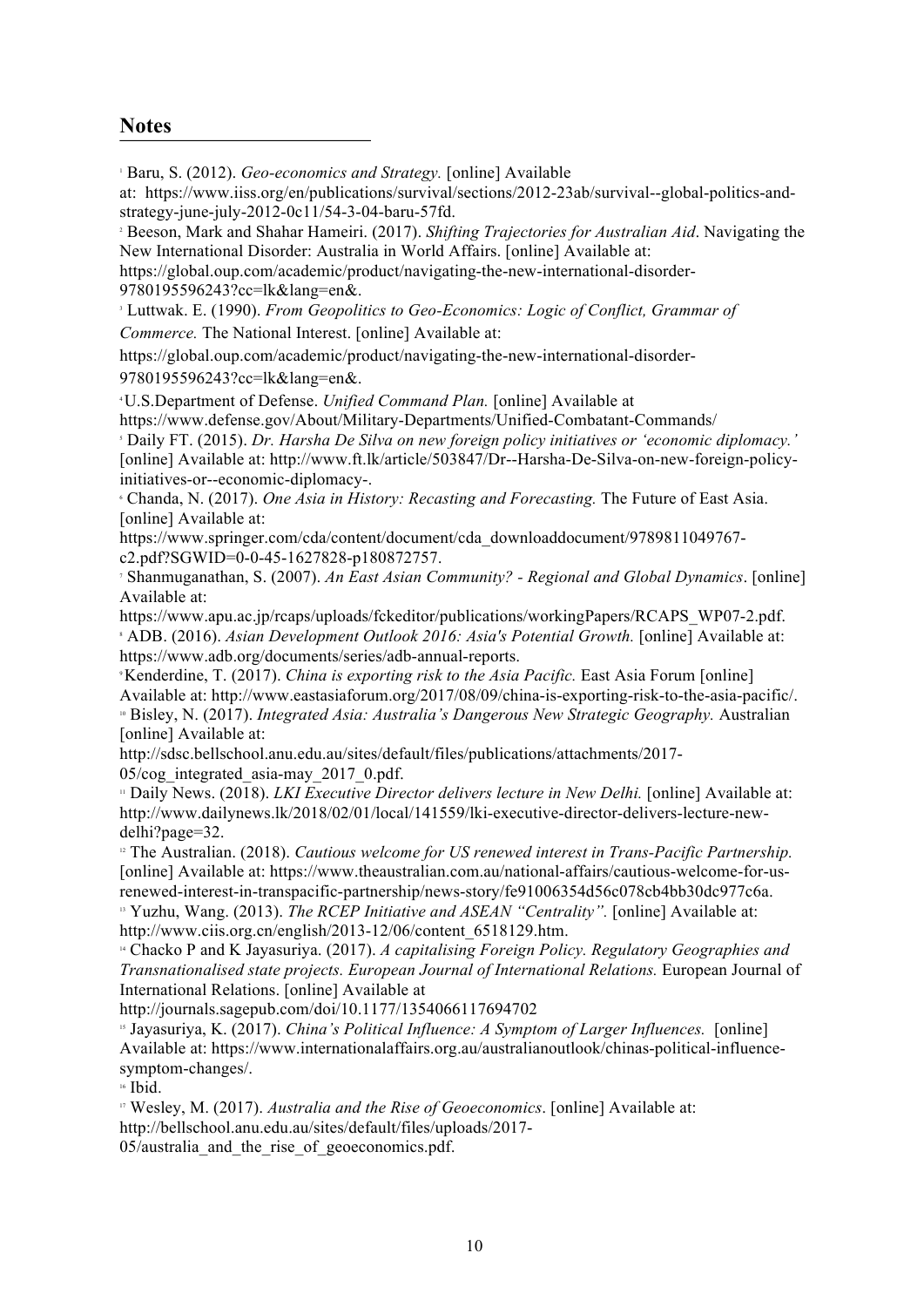<sup>18</sup> The Hindu Business Line. (2018). *China denies becoming world's largest economy on PPP terms.* [online] Available at: https://www.thehindubusinessline.com/news/world/china-denies-becomingworlds-largest-economy-on-ppp-terms/article6805498.ece

19PwC. (2017). *The Long View: How will the Global Economic Order Change by 2050?* Price Waterhouse Coopers [online]. Available at: https://www.pwc.com/gx/en/world-2050/assets/pwc-the-world-in-2050-full-report-feb-2017.pdf

20 Panditaratne, Dinusha. (2018). *The Role of Sri Lanka in South Asia and Beyond: Emerging New Contours.* [online] Available at:

http://www.lki.lk/wp-content/uploads/2018/01/The-Role-of-Sri-Lanka-in-South-Asia-and-Beyond\_-Emerging-New-Contours-Dr.-Dinusha-Panditaratne.pdf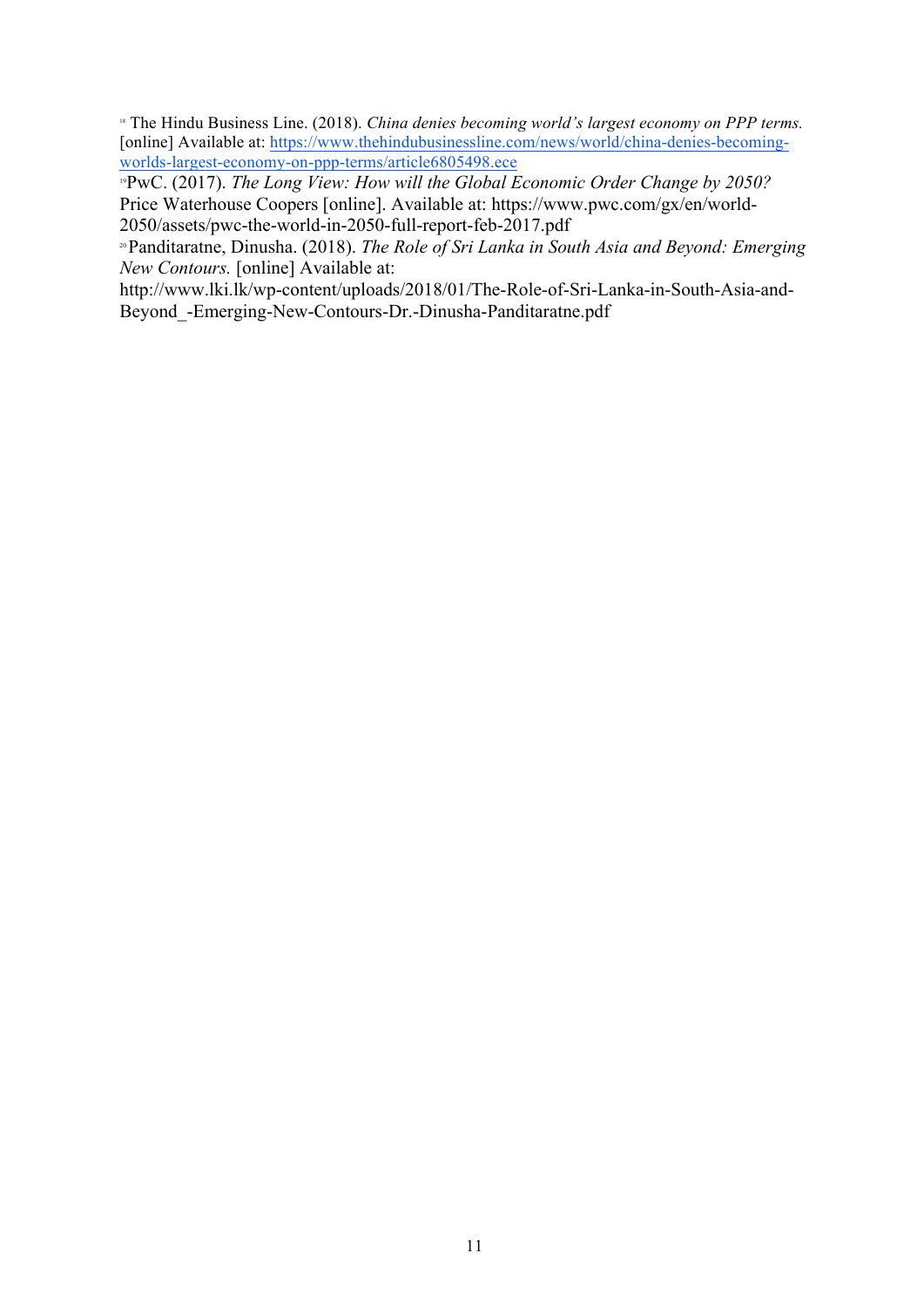## **Further Reading**

Hilpert, H.G. and Wacker, G. (2015). Geoeconomics Meets Geopolitics*. China's New Economic and Foreign Policy Initiatives* [online]. Available at: https://www.swpberlin.org/fileadmin/contents/products/comments/2015C33\_hlp\_wkr.pdf

Gateway House, Indian Council on Global Relations. (2016). *Geoeconomics Dilemma in Realigning Asia.* [online] Available at: http://www.gatewayhouse.in/indias-geoeconomicdilemma-realigning-asia/